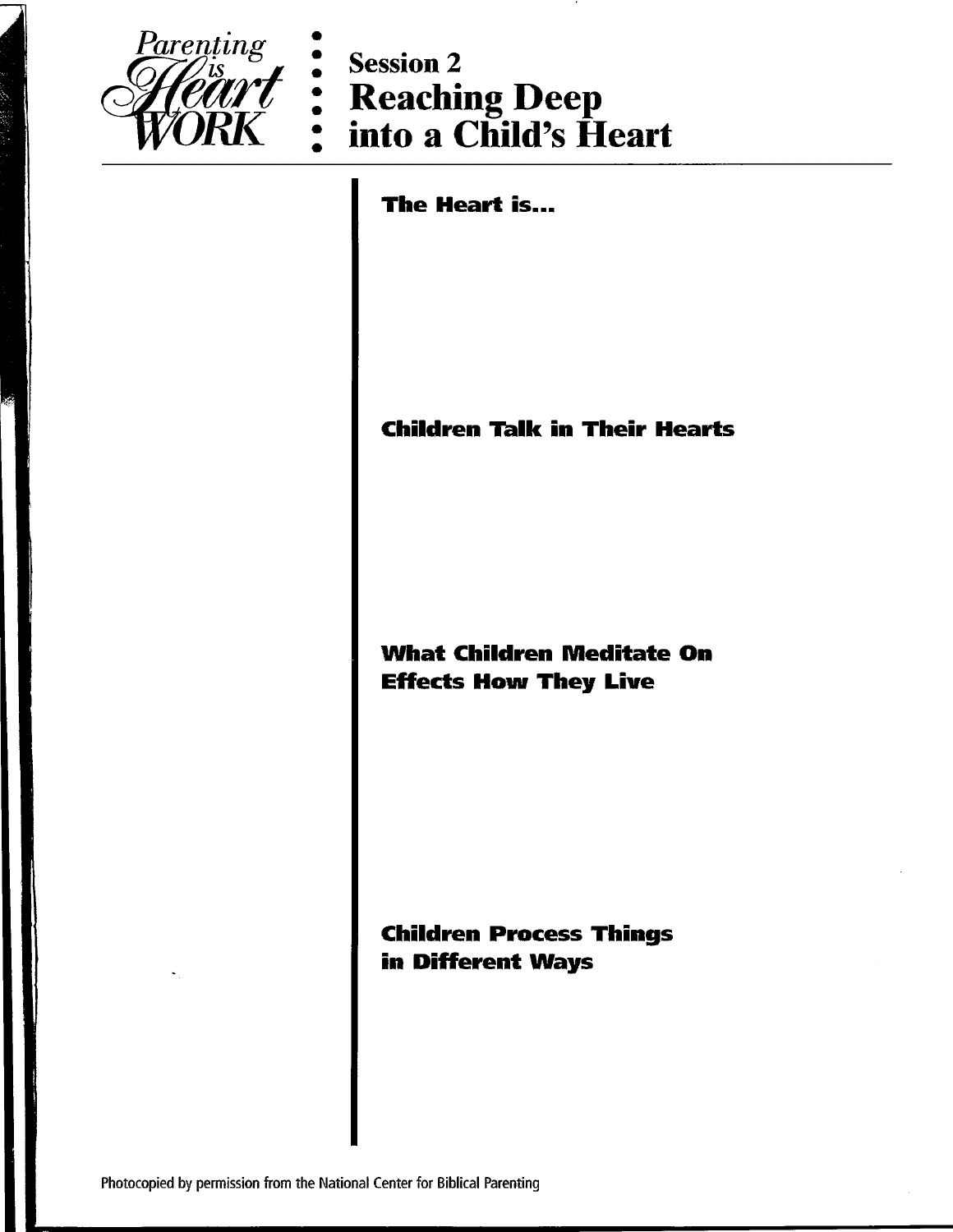## **How God Changes a Child's Heart**

- Parents
- Scripture
- Prayer

# **Important Things to Remember**

- Focus on the heart, not just behavior
- Track thinking errors  $\bullet$
- Be patient



Photocopied by permission from the National Center for Biblical Parenting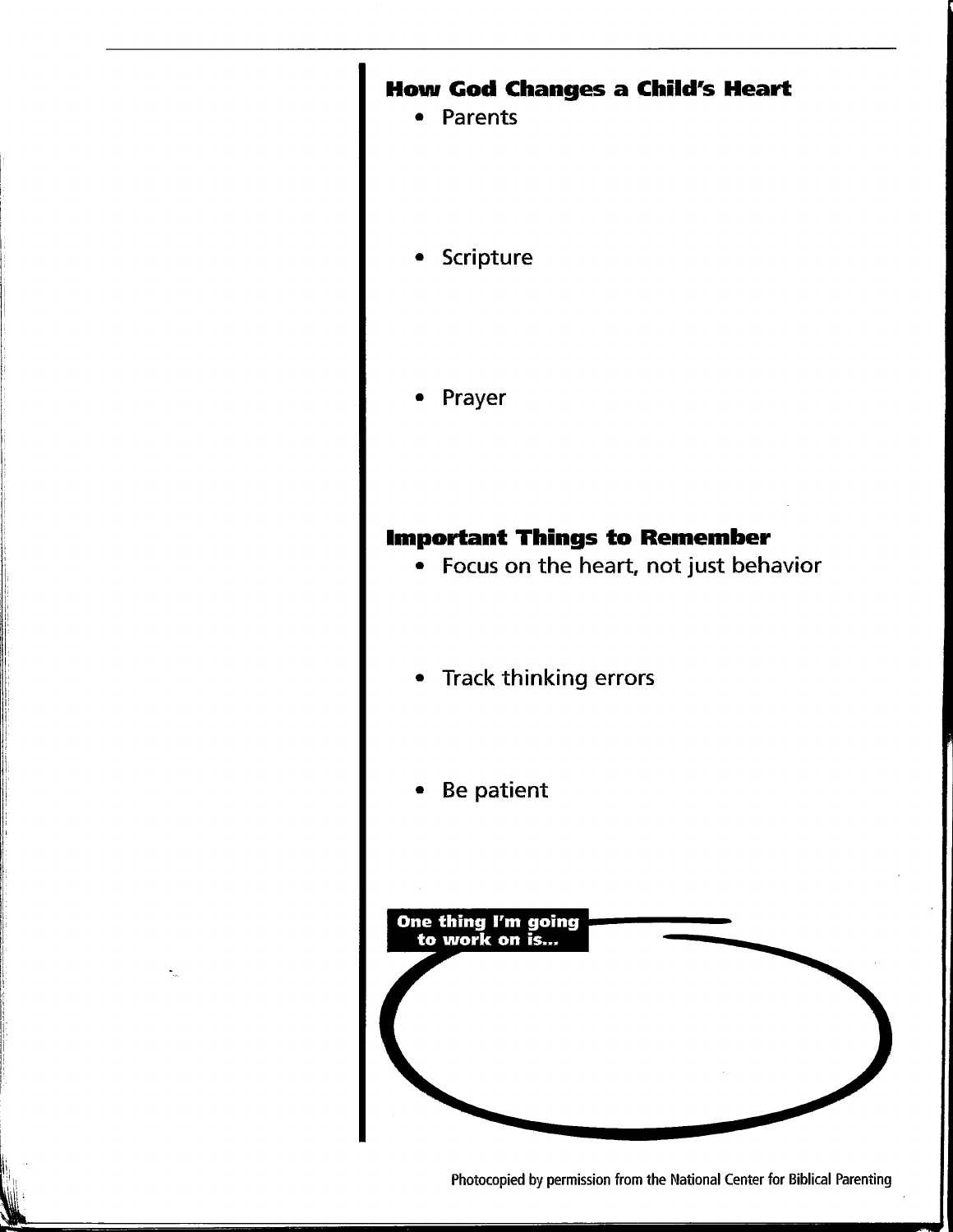# **Session** *4 2*

**Questions** for Group **Discussion** 

- 1 What's one thing you're trying to work on in your life right now? (diet, exercise, anger management, being assertive, etc.) What different things do you need to say internally in order to make that change?
- 2 What's one thing you're trying to help your child change in life right now? (anger control, helpfulness, following instructions, etc.) What different things does he/she need to say internally in order to make that change?
- 3 Is your child an external or internal processor and what are the advantages and disadvantages for your family?
- What does your child tend to meditate on? Is that helpful or not helpful and why?
- 5 Share a Bible verse that's been helpful to you over the years and explain why. How would you say that verse affected your heart?